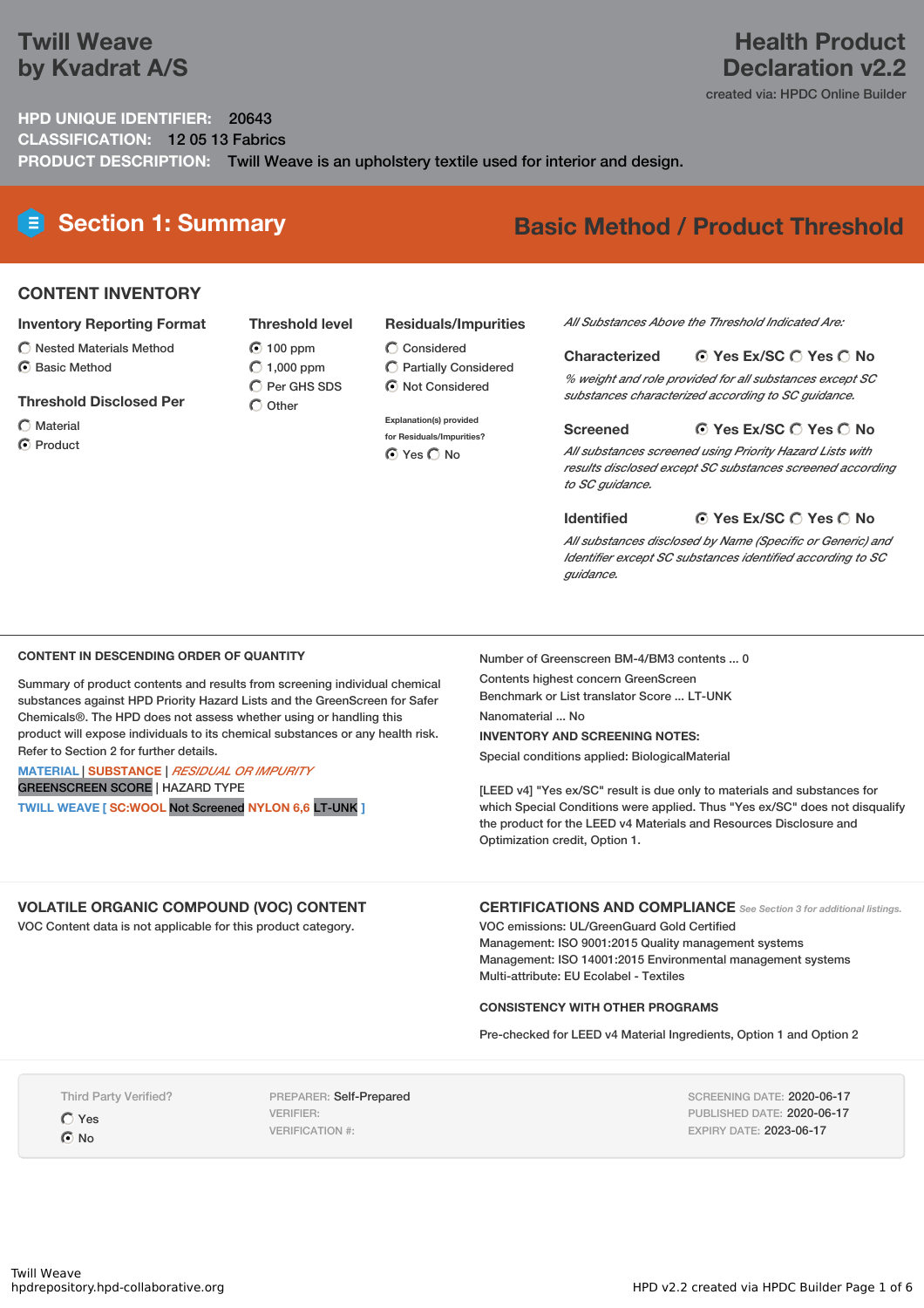This section lists contents in a product based on specific threshold(s) and reports detailed health information including hazards. This *HPD uses the inventory method indicated above, which is one of three possible methods:*

- *Basic Inventory method with Product-level threshold.*
- *Nested Material Inventory method with Product-level threshold*
- *Nested Material Inventory method with individual Material-level thresholds*

Definitions and requirements for the three inventory methods and requirements for each data field can be found in the HPD Open *Standard version 2.1.1, available on the HPDC website at: [www.hpd-collaborative.org/hpd-2-1-1-standard](https://www.hpd-collaborative.org/hpd-2-1-1-standard)*

### **TWILL WEAVE**

PRODUCT THRESHOLD: 100 ppm RESIDUALS AND IMPURITIES CONSIDERED: No

RESIDUALS AND IMPURITIES NOTES: The residuals/impurities have not been considered as there by our requirements have not been used substances of concern and the textile is produced with a high focus on sustainability in all its processes. The textile follow the EU Ecolabel dye restrictions incl. AZO dye and heavy metal restrictions. No content of formaldehyde. Complies with REACH regulation.

OTHER PRODUCT NOTES: Website link to see further technical specifications and certifications: https://kvadrat.dk/products/1287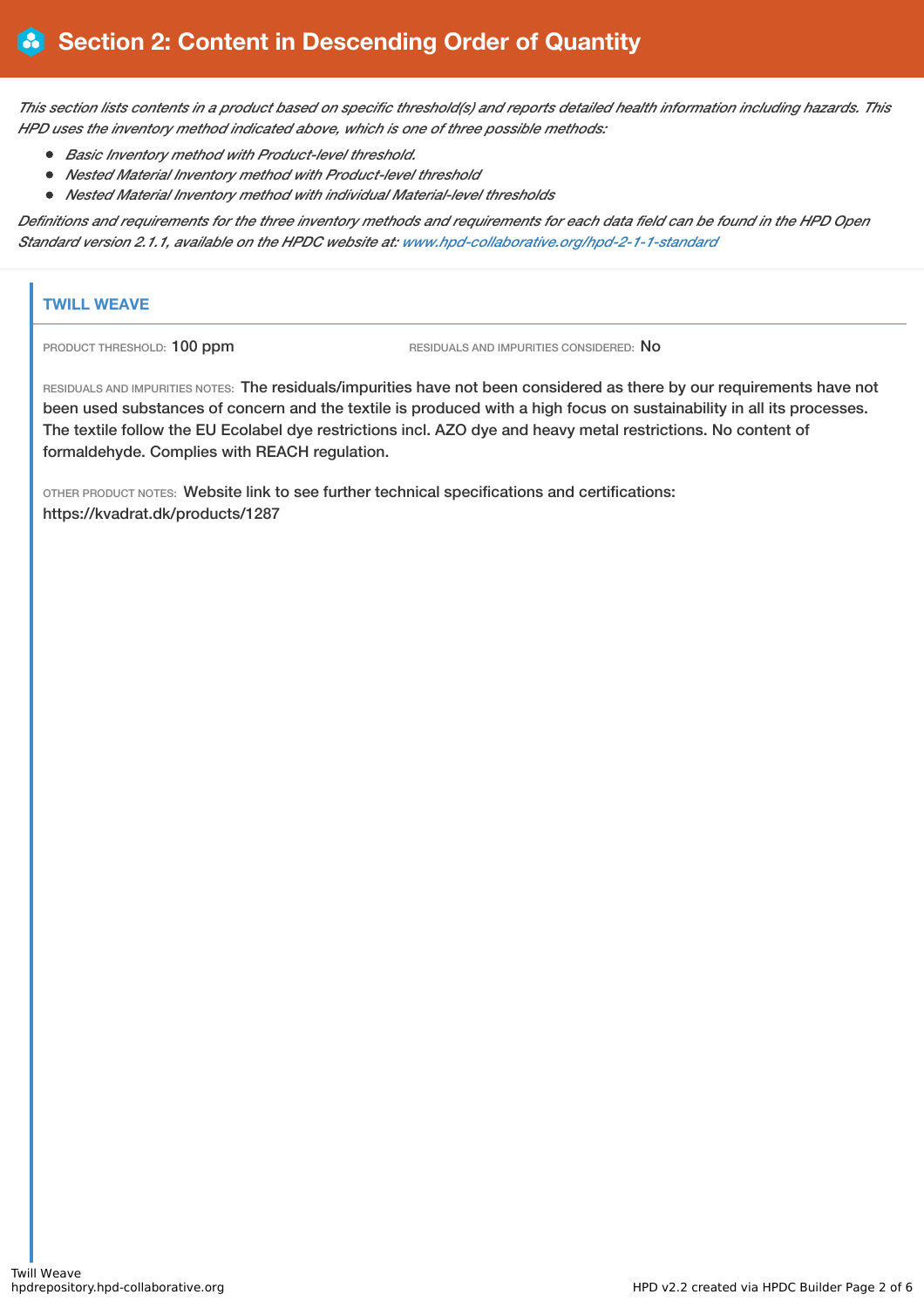| <b>SC:WOOL</b>                                                                                                                        |                                                                                                                                                                                                                                                                                                                                                                                                            |                                   |                 |                                                | <b>ID: SC:Bio</b> |
|---------------------------------------------------------------------------------------------------------------------------------------|------------------------------------------------------------------------------------------------------------------------------------------------------------------------------------------------------------------------------------------------------------------------------------------------------------------------------------------------------------------------------------------------------------|-----------------------------------|-----------------|------------------------------------------------|-------------------|
|                                                                                                                                       | HAZARD SCREENING METHOD: Pharos Chemical and Materials Library                                                                                                                                                                                                                                                                                                                                             |                                   |                 | HAZARD SCREENING DATE: 2020-06-17              |                   |
| % : 90,0000                                                                                                                           | GS: Not Screened                                                                                                                                                                                                                                                                                                                                                                                           | RC: None                          | NANO: No        | SUBSTANCE ROLE: Textile component              |                   |
| <b>HAZARD TYPE</b>                                                                                                                    | <b>AGENCY AND LIST TITLES</b>                                                                                                                                                                                                                                                                                                                                                                              | WARNINGS                          |                 |                                                |                   |
|                                                                                                                                       | Hazard Screening not performed                                                                                                                                                                                                                                                                                                                                                                             |                                   |                 |                                                |                   |
| <b>SUBSTANCE NOTES:</b><br>Version: SCBioMats/2018-02-23<br>Category: Animal-based materials<br><b>Identifier: Wool</b><br>materials. | This disclosure does not provide information on allergens, hyper-accumulation of metals, production of any toxic substances during<br>normal metabolic activities, pesticides, and other potential hazards or sources of hazards which may be found in certain biological<br>Wool cannot be identified by CAS RN# as it has none. Benefits of wool: Wool is a renewable resource, Wool is very comfortable |                                   |                 |                                                |                   |
| ages with grace.<br><b>NYLON 6,6</b>                                                                                                  | because of its ability to absorb/give off humidity, Wool is flame retardant, Wool is biodegradable, Wool is naturally soil resistant, Wool                                                                                                                                                                                                                                                                 |                                   |                 |                                                | ID: 32131-17-2    |
|                                                                                                                                       |                                                                                                                                                                                                                                                                                                                                                                                                            |                                   |                 |                                                |                   |
|                                                                                                                                       | HAZARD SCREENING METHOD: Pharos Chemical and Materials Library                                                                                                                                                                                                                                                                                                                                             | HAZARD SCREENING DATE: 2020-06-17 |                 |                                                |                   |
| %: 10,0000                                                                                                                            | GS: LT-UNK                                                                                                                                                                                                                                                                                                                                                                                                 | RC: None                          | NANO: <b>No</b> | SUBSTANCE ROLE: Textile component              |                   |
| <b>HAZARD TYPE</b>                                                                                                                    | AGENCY AND LIST TITLES                                                                                                                                                                                                                                                                                                                                                                                     |                                   | WARNINGS        |                                                |                   |
| None found                                                                                                                            |                                                                                                                                                                                                                                                                                                                                                                                                            |                                   |                 | No warnings found on HPD Priority Hazard Lists |                   |
| <b>SUBSTANCE NOTES:</b>                                                                                                               |                                                                                                                                                                                                                                                                                                                                                                                                            |                                   |                 |                                                |                   |
|                                                                                                                                       |                                                                                                                                                                                                                                                                                                                                                                                                            |                                   |                 |                                                |                   |
|                                                                                                                                       |                                                                                                                                                                                                                                                                                                                                                                                                            |                                   |                 |                                                |                   |
|                                                                                                                                       |                                                                                                                                                                                                                                                                                                                                                                                                            |                                   |                 |                                                |                   |
|                                                                                                                                       |                                                                                                                                                                                                                                                                                                                                                                                                            |                                   |                 |                                                |                   |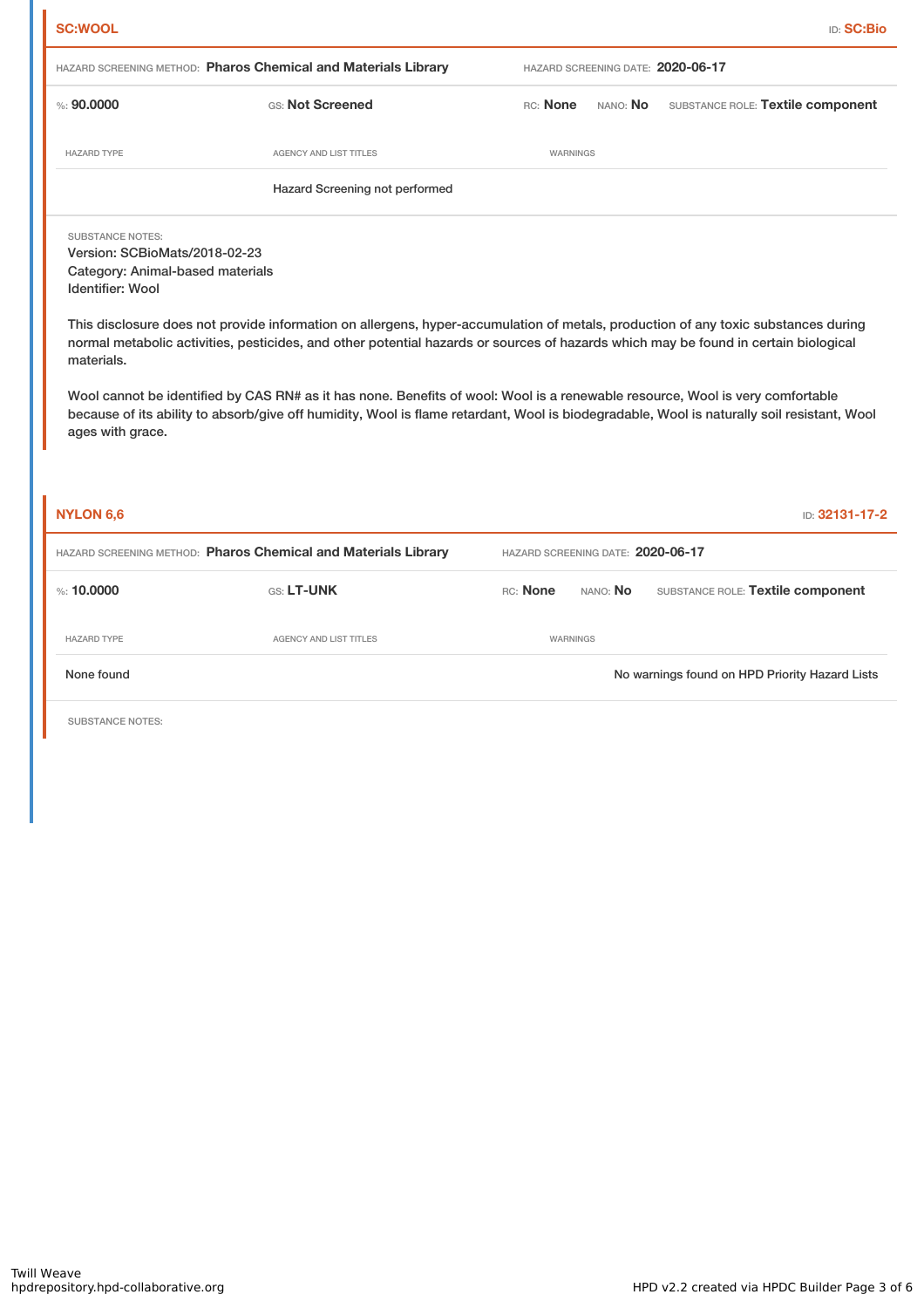This section lists applicable certification and standards compliance information for VOC emissions and VOC content. Other types of *health or environmental performance testing or certifications completed for the product may be provided.*

| <b>VOC EMISSIONS</b>                                                                                                                                                                                                                                                                                                |                                                                                                                                       | <b>UL/GreenGuard Gold Certified</b>                     |                                            |  |  |  |
|---------------------------------------------------------------------------------------------------------------------------------------------------------------------------------------------------------------------------------------------------------------------------------------------------------------------|---------------------------------------------------------------------------------------------------------------------------------------|---------------------------------------------------------|--------------------------------------------|--|--|--|
| CERTIFYING PARTY: Third Party<br>APPLICABLE FACILITIES: Building materials, finishes and<br>furnishings.<br><b>CERTIFICATE URL:</b><br>https://static.kvadrat.dk/assets/pdf/collection/green-<br>guard-gold/a4/ggg-1287-sgreenguard-certificate.pdf                                                                 | <b>ISSUE DATE: 2018-</b><br>$03 - 23$                                                                                                 | <b>EXPIRY DATE:</b>                                     | CERTIFIER OR LAB: UL<br>Environment        |  |  |  |
| CERTIFICATION AND COMPLIANCE NOTES: As the Greenguard certification is renewed annually there has not been set an<br>expiry date.                                                                                                                                                                                   |                                                                                                                                       |                                                         |                                            |  |  |  |
| <b>MANAGEMENT</b>                                                                                                                                                                                                                                                                                                   | ISO 9001:2015 Quality management systems                                                                                              |                                                         |                                            |  |  |  |
| CERTIFYING PARTY: Third Party<br><b>APPLICABLE FACILITIES: AII</b><br><b>CERTIFICATE URL:</b>                                                                                                                                                                                                                       | ISSUE DATE: 2013-<br>$10 - 08$                                                                                                        | <b>EXPIRY DATE:</b>                                     | CERTIFIER OR LAB: Alcumus<br><b>ISOQAR</b> |  |  |  |
| CERTIFICATION AND COMPLIANCE NOTES: Certificate is renewed every third year                                                                                                                                                                                                                                         |                                                                                                                                       |                                                         |                                            |  |  |  |
| <b>MANAGEMENT</b><br>ISO 14001:2015 Environmental management systems                                                                                                                                                                                                                                                |                                                                                                                                       |                                                         |                                            |  |  |  |
| CERTIFYING PARTY: Third Party<br>APPLICABLE FACILITIES: All<br>CERTIFICATE URL:                                                                                                                                                                                                                                     | <b>ISSUE DATE: 2017-</b><br>$06 - 16$                                                                                                 | <b>EXPIRY DATE:</b>                                     | CERTIFIER OR LAB: Alcumus<br><b>ISOQAR</b> |  |  |  |
| CERTIFICATION AND COMPLIANCE NOTES: Certificate is renewed every third year.                                                                                                                                                                                                                                        |                                                                                                                                       |                                                         |                                            |  |  |  |
| <b>MULTI-ATTRIBUTE</b>                                                                                                                                                                                                                                                                                              | <b>EU Ecolabel - Textiles</b>                                                                                                         |                                                         |                                            |  |  |  |
| CERTIFYING PARTY: Third Party<br>APPLICABLE FACILITIES: All<br><b>CERTIFICATE URL:</b><br>https://static.kvadrat.dk/assets/pdf/collection/environment/a4/e-<br>1287-seu-ecolabel-certificate.pdf                                                                                                                    | <b>ISSUE DATE:</b><br><b>EXPIRY DATE:</b><br>2019-06-20                                                                               | <b>CERTIFIER OR LAB:</b><br><b>Ecolabelling Denmark</b> |                                            |  |  |  |
| CERTIFICATION AND COMPLIANCE NOTES: The EU-Ecolabel's criteria are revised approximately every 4-5 years. If new<br>criteria apply to the textile we will renew the certificate, but else the textile is considered certified always once<br>first obtained the certificate. Therefore no expiry date has been set. |                                                                                                                                       |                                                         |                                            |  |  |  |
| <b>MULTI-ATTRIBUTE</b>                                                                                                                                                                                                                                                                                              | REACH European Union Regulation (EC) 1907/2006 concerning the<br>Registration, Evaluation, Authorization and Restriction of Chemicals |                                                         |                                            |  |  |  |
| CERTIFYING PARTY: Self-declared<br>APPLICABLE FACILITIES: AII<br>CERTIFICATE URL: https://echa.europa.eu                                                                                                                                                                                                            | ISSUE DATE: 2007-<br>$06 - 01$                                                                                                        | <b>EXPIRY DATE:</b>                                     | CERTIFIER OR LAB: <b>none</b>              |  |  |  |

CERTIFICATION AND COMPLIANCE NOTES: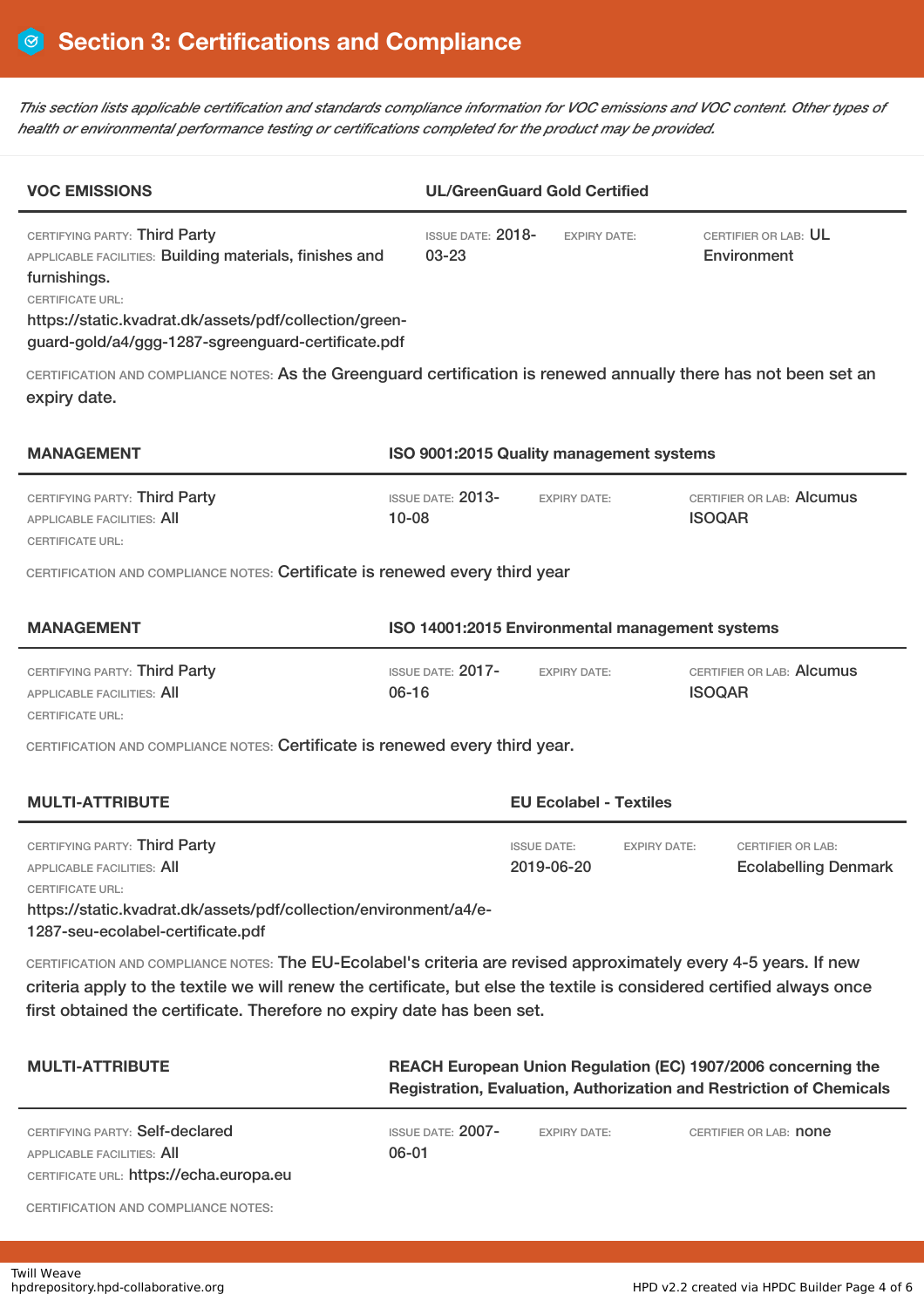This section lists related products or materials that the manufacturer requires or recommends for installation (such as adhesives or fasteners), maintenance, cleaning, or operations. For information relating to the contents of these related products, refer to their *applicable Health Product Declarations, if available.*

No accessories are required for this product.

## **Section 5: General Notes**

Test results for Twill Weave: Abrasion: Approximately 60.000 Martindale rubs EN ISO 12947. Pilling: Note 3-4 EN ISO 12945. Seam slippage: Warp: 2.5mm, Weft: 1.7mm. Lightfastness: Note 5-7 ISO 105-B02. Fastness to rubbing: Dry note 4-5 ISO 105-X12, Wet note 4-5 ISO 105-X12. Flame resistance: AS/NSZ 1530.3, BS 5852 Crib 5 (if FR treated), BS 5852 ignition source 3, BS 5852 Part 1, EN 1021-1/2, IMO FTP Code 2010:Part 8, NF D 60 013, SN 198 898 5.3 (if FR treated), UNI 9175 1IM, US Cal. Bull. 117-2013.